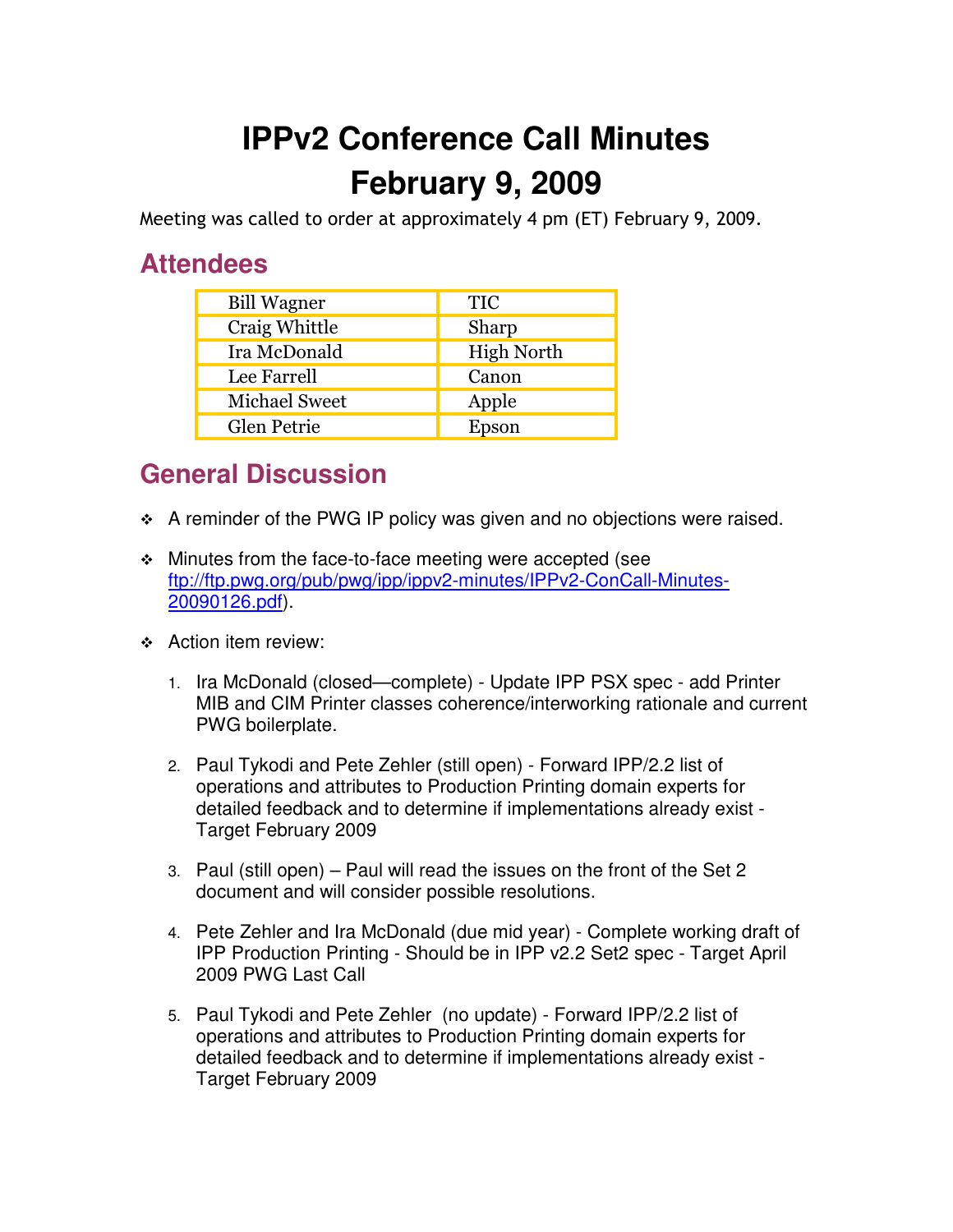- 6. Paul (still open) will read the issues on the front of the Set 2 document and will consider possible resolutions.
- 7. Ira (open new). Ira to rewrite section 7 as numbered requirements (bullets or table) to simplify reading.
- 8. Ira McDonald and Mike Sweet (closed) Update IPP/2.0 spec to remove IPP/2.2 and content (for now), add IPP PSX, add references to JDF/1.5 and JDF/IDP Conformance. Profile, add JDF coherence/interworking rationale - Target February 2009 PWG Last Call
- Status of IPP 2.0 specification (see ftp://ftp.pwg.org/pub/pwg/ipp/ippv2 wd/wd-ipp20-20090124.pdf / doc ftp://ftp.pwg.org/pub/pwg/ipp/ippv2-wd/wdipp20-20090124-rev.pdf) Document review:
	- Need participants to review latest specification
	- Section 7. Can this be made into a table (see new action for Ira)
	- Glen to send minor edits / typos to the list
	- Ira to make promote specifications to "last call" through March (to satisfy 22-day rule). This process may involve some lobbying behind the scenes
- Status of IPP PSX spec (Prototype) Ira/Craig ftp://ftp.pwg.org/pub/pwg/ipp/wd/wd-ippstate10-20090208.pdf / doc ftp://ftp.pwg.org/pub/pwg/ipp/wd/wd-ippstate10-20090208-rev.pdf / doc
	- Mike has done a cursory review of the document
	- Printer state severity suffixes make it difficult to register with IANA
	- IPP PSX specification will not change prior to the face-to-face. Any issues or other edits should be brought to Ira's attention.
- $\cdot$  Ira to post a "last call" on these specifications.
- ❖ Agenda for IPP Session at PWG F2F in Hawaii
	- Review specifications and move specifications to "last call".
	- Product printer definition may need to move to future versions of the specification.
	- Bill will be "proxy chair" for the meetings in the face-to-face meetings next week.
	- Do we define a standard PDL? This requirement may differ for target device (mobile vs. printer)